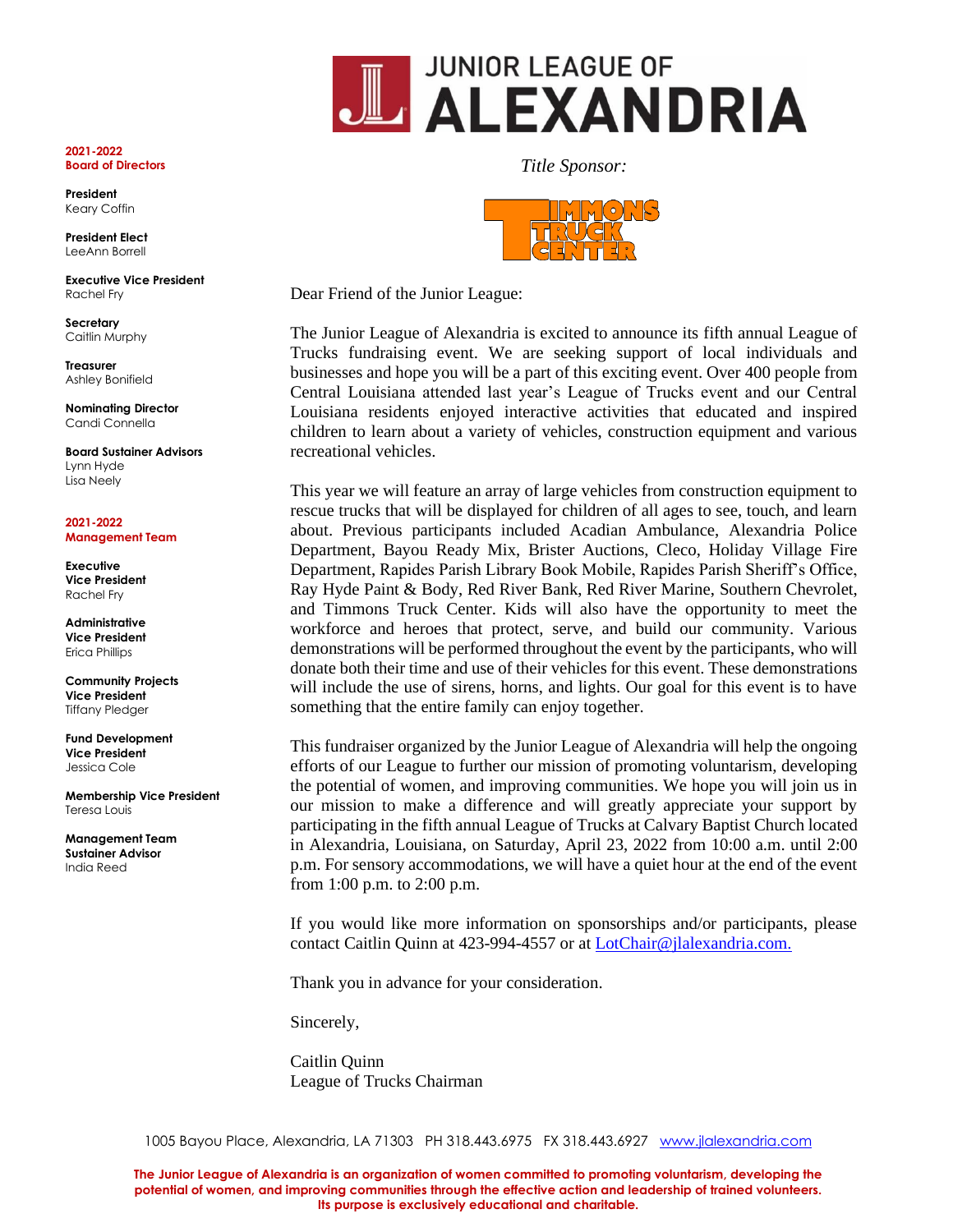**President** Keary Coffin

**President Elect** LeeAnn Borrell

**Executive Vice President**  Rachel Fry

**Secretary** Caitlin Murphy

**Treasurer** Ashley Bonifield

**Nominating Director** Candi Connella

**Board Sustainer Advisors** Lynn Hyde Lisa Neely

**2021-2022 Management Team**

**Executive Vice President**  Rachel Fry

**Administrative Vice President**  Erica Phillips

**Community Projects Vice President** Tiffany Pledger

**Fund Development Vice President**  Jessica Cole

**Membership Vice President**  Teresa Louis

**Management Team Sustainer Advisor** India Reed

# *Please Select Your Sponsorship Level*

### **Vehicle Sponsor: FREE**

- Host a vehicle at the event
- Event Wide Recognition
- Display your business/company signage at event
- Opportunity to discuss your vehicle and business/company with attendees
- Opportunity to pass out fliers and giveaways promoting your business/company (Please note: Sale of services or merchandise is prohibited at this event.)

## **Business/Company Vendor Booth: \$100**

- 10 X 10 area
- Opportunity to pass out fliers and giveaways promoting your business/company
- Vendor is responsible for tent, table, chairs, etc. in booth space

### **Food Truck Vendor: \$100**

- Designated area for food truck
- Vendor is responsible for all food merchandise and staff
- (Please Note: sale of alcoholic beverages is prohibited at this event.)
- \*only 4 spots available (2 food services and 2 "dessert" services)

### **\_\_\_\_\_\_\_\_\_\_\_\_\_\_\_\_\_\_\_\_\_\_\_\_\_\_\_\_\_\_\_\_ (Other donation amount)**

• Please provide the amount you or your company would like to donate along with your contact information. Our Annual Campaign Chairman or Event Chairman will reach out to discuss details of a sponsorship package that will accommodate your needs.

Company Name:

Contact Name:

Contact Phone: \_\_\_\_\_\_\_\_\_\_\_\_\_\_\_\_\_\_\_\_\_\_\_\_\_\_\_\_\_\_\_\_\_\_\_\_\_\_\_\_\_\_\_\_\_\_\_\_\_\_\_\_\_\_\_\_\_\_\_\_\_\_\_\_\_\_\_\_

Contact Email: **Example 20** 

Mail this form, payment, and proof of vehicle insurance (if applicable) to: League of Trucks Junior League of Alexandria 1005 Bayou Place Alexandria, LA 71303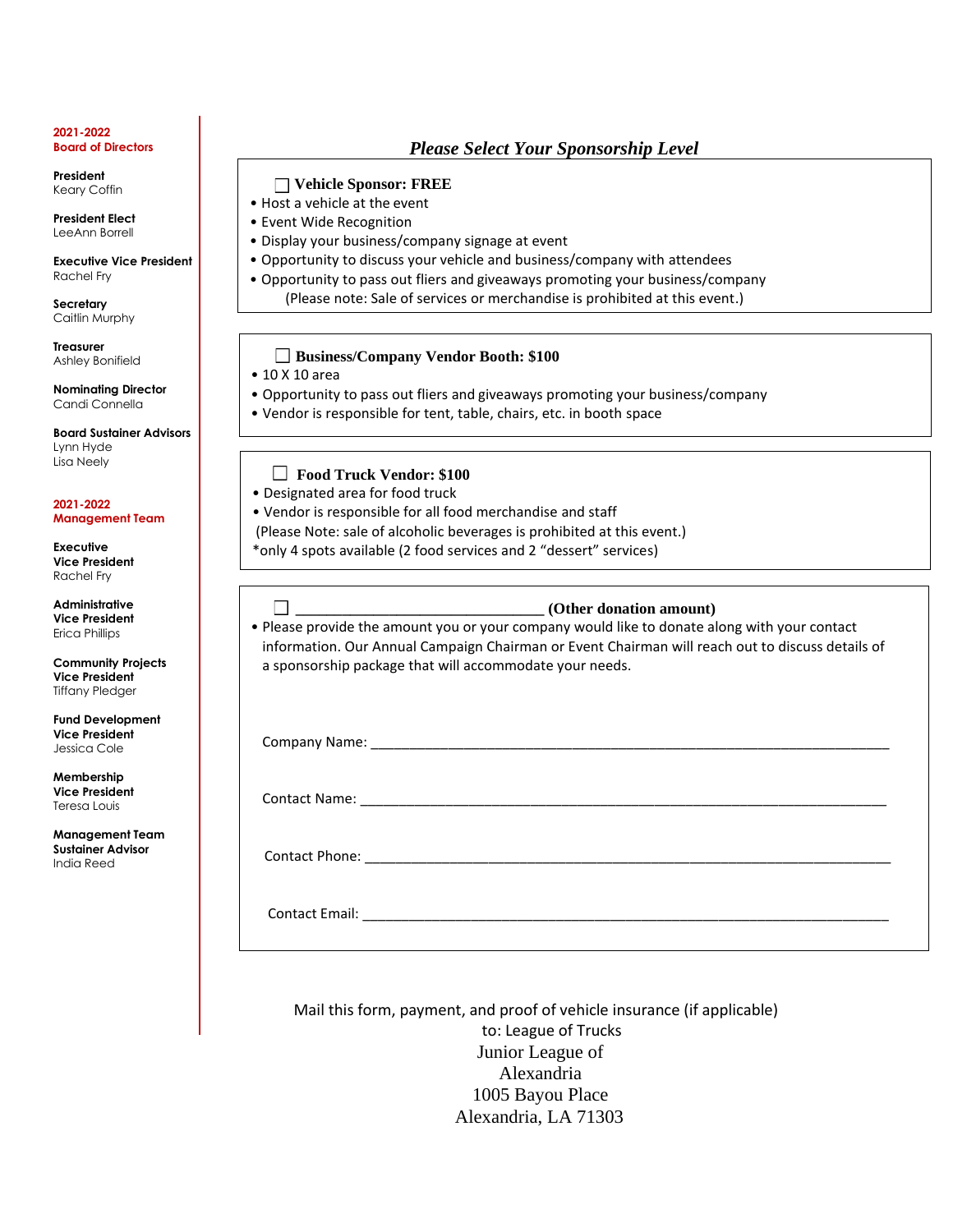**President** Keary Coffin

**President Elect** LeeAnn Borrell

**Executive Vice President**  Rachel Fry

**Secretary** Caitlin Murphy

**Treasurer** Ashley Bonifield

**Nominating Director** Candi Connella

**Board Sustainer Advisors** Lynn Hyde Lisa Neely

**2021-2022 Management Team**

**Executive Vice President**  Rachel Fry

**Administrative Vice President**  Erica Phillips

**Community Projects Vice President** Tiffany Pledger

**Fund Development Vice President**  Jessica Cole

**Membership Vice President**  Teresa Louis

**Management Team Sustainer Advisor** India Reed



### **Vehicle Commitment Form**

| Company Name: Lawrence and Company Name:                                                                                                                                                                                       |  |  |  |  |
|--------------------------------------------------------------------------------------------------------------------------------------------------------------------------------------------------------------------------------|--|--|--|--|
| Contact Name: 1988 Contact Name: 1988 Contact Name: 1988 Contact Name: 1988 Contact Name: 1988 Contact Name: 1988 Contact Name: 1988 Contact Name: 1988 Contact Name: 1988 Contact Name: 1988 Contact Name: 1988 Contact Name: |  |  |  |  |
|                                                                                                                                                                                                                                |  |  |  |  |
|                                                                                                                                                                                                                                |  |  |  |  |
|                                                                                                                                                                                                                                |  |  |  |  |
|                                                                                                                                                                                                                                |  |  |  |  |
|                                                                                                                                                                                                                                |  |  |  |  |
|                                                                                                                                                                                                                                |  |  |  |  |
|                                                                                                                                                                                                                                |  |  |  |  |
|                                                                                                                                                                                                                                |  |  |  |  |
|                                                                                                                                                                                                                                |  |  |  |  |

I will provide the above vehicle(s) for use as display for the Junior League of Alexandria's League of Trucks event on Saturday, April 23, 2022 at Calvary Baptist Church in Alexandria, Louisiana. I acknowledge that I must provide at least one attendant to supervise the vehicle at all times during the event, which is scheduled from 10:00 am – 2:00 pm. I will deliver my vehicle(s) before 9:00 am on April 23, 2022. My vehicle will be removed on the same day as the event, between the hours of 2:30-3:30pm.

Signature:

Mail, email, or fax this form to: League of Trucks

Junior League of Alexandria 1005 Bayou Place Alexandria, LA 71303 Phone: 318-443-6975 Fax: 318-443-6927 Email: [JLAlexandriaLA@gmail.com](mailto:JLAlexandriaLA@gmail.com)

**League of Trucks is presented by the Junior League of Alexandria**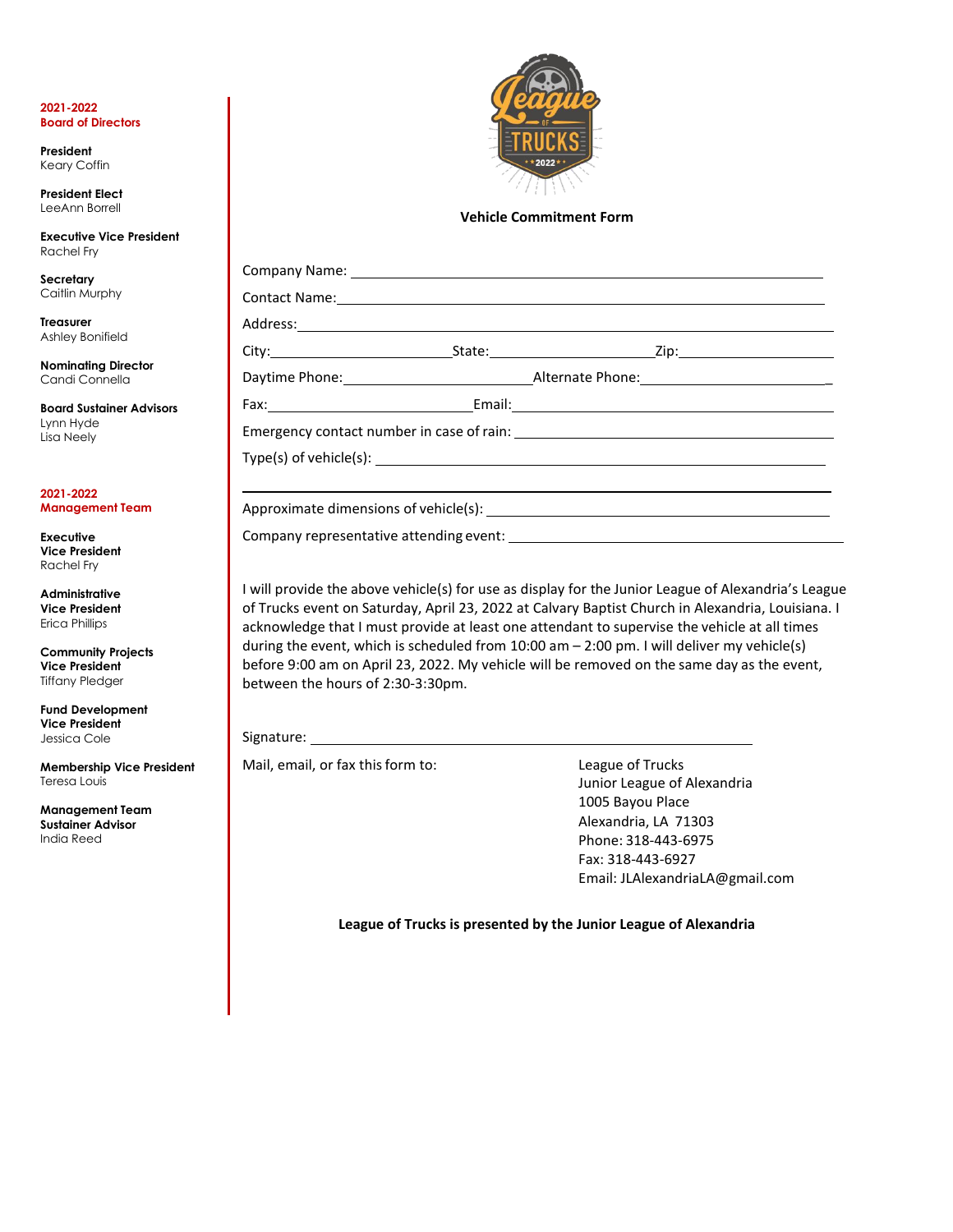**President** Keary Coffin

**President Elect** LeeAnn Borrell

**Executive Vice President**  Rachel Fry

**Secretary** Caitlin Murphy

**Treasurer** Ashley Bonifield

**Nominating Director** Candi Connella

**Board Sustainer Advisors** Lynn Hyde Lisa Neely

**2021-2022 Management Team**

**Executive Vice President**  Rachel Fry

**Administrative Vice President**  Erica Phillips

**Community Projects Vice President** Tiffany Pledger

**Fund Development Vice President**  Jessica Cole

**Membership Vice President**  Teresa Louis

**Management Team Sustainer Advisor** India Reed



### **Demonstration Information Form**

If you are interested in giving a demonstration, please fill out this form and submit it with your Vehicle Commitment Form.

Space needed:

Time Needed:

How many times do you want to demo? (This can be an ongoing demo throughout theday):

How many League of Trucks volunteers will you need? \_\_\_\_\_\_\_\_

Demonstration Description

Additional Safety Concerns for the Demonstration

**League of Trucks may decline any demonstrations which create conditions that are unsafe for the volunteers, displays and/or attendees OR that do not fit the needs and goals of the League of Trucks event.**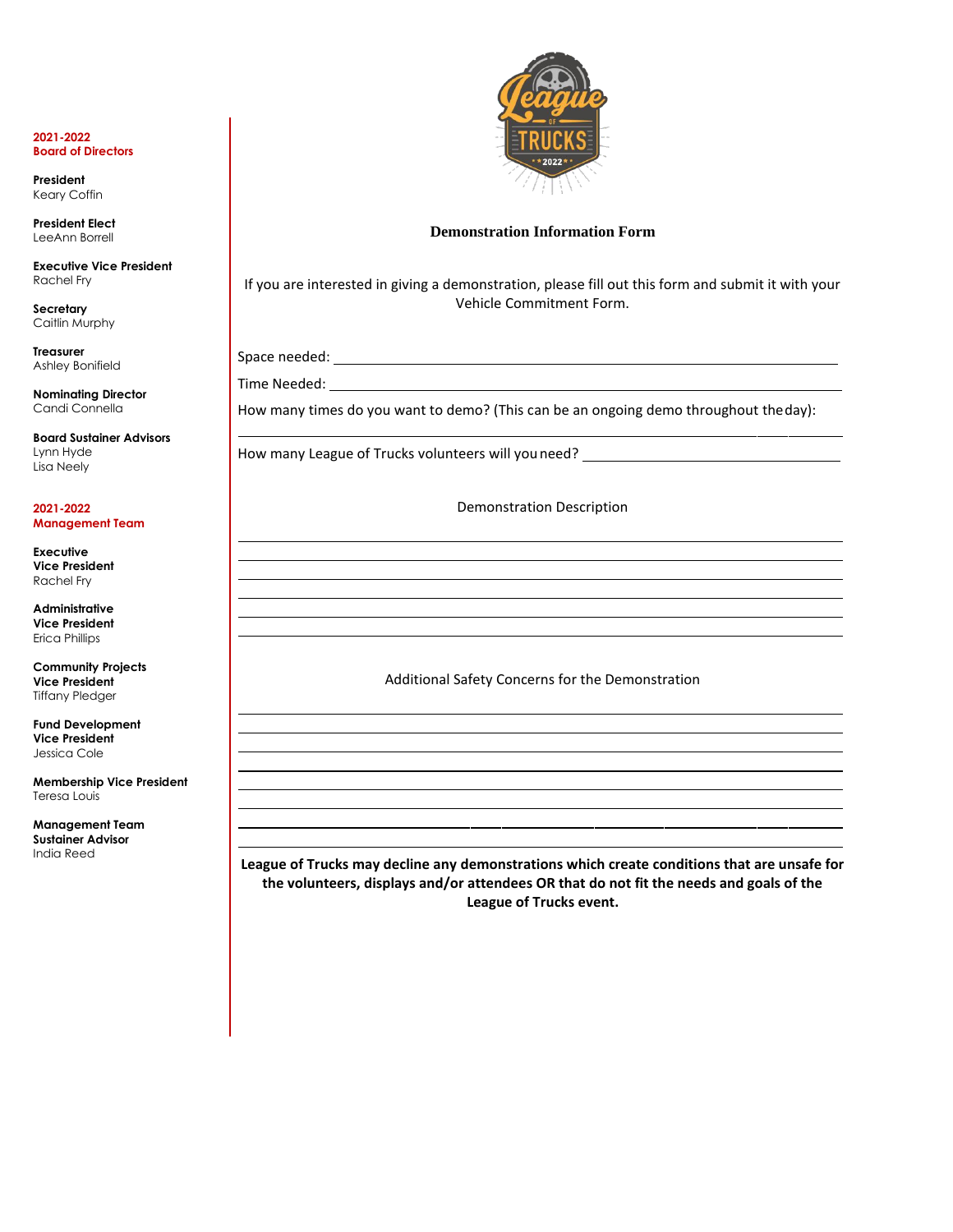**President** Keary Coffin

**President Elect** LeeAnn Borrell

**Executive Vice President**  Rachel Fry

**Secretary** Caitlin Murphy

**Treasurer** Ashley Bonifield

**Nominating Director** Candi Connella

**Board Sustainer Advisors** Lynn Hyde Lisa Neely

**2021-2022 Management Team**

**Executive Vice President**  Rachel Fry

**Administrative Vice President**  Erica Phillips

**Community Projects Vice President** Tiffany Pledger

**Fund Development Vice President**  Jessica Cole

**Membership Vice President**  Teresa Louis

**Management Team Sustainer Advisor** India Reed



### **League of Trucks Vendor Form**

This Contract for Vendors is made by and between the Junior League of Alexandria (hereinafter "JLA" and (hereinafter "Vendor Provider).

Vendor Provider agrees to provide a booth at League of Trucks.

THEREFORE, in consideration of the mutual promises set forth below, the parties agree as follows:

DESCRIPTION OF SERVICES, Beginning from 10:00 a.m. until 2:00 p.m. the Vendor Provider will provide to the JLA the following services (collectively, the "Services").

The requested services will be completed at the JLA League of Trucks Event on Saturday, April 23, 2022 at Calvary Baptist Church in Alexandria, Louisiana.

**VENDOR PROVIDER'S FEE.** The Vendor Provider shall pay the fees of \$100.

**DATE OF PAYMENT.** The Vendor Provider agrees to make a check payable to "Junior League of Alexandria" for the above specified amount no later than April 1, 2022.

**TERM.** This Contract will terminate automatically on April 23, 2022 at 2:30 p.m.

**CLEANLINESS.** Vendor Provider shall keep the areas of operation clean, clear of waste, paper, garbage, combustible materials and obstructions, and to not cause or permit any noises or odors which would constitute a nuisance to emanate from the areas of operation.

**INSURANCE.** Vendor Provider shall procure and maintain in full force and effect during the term of this Contract a general liability insurance policy in compliance with the minimum requirements of State Law. The costs of all such items shall be a direct cost of the Vendor Provider.

**INDEMNIFICATION.** The Vendor Provider agrees to indemnify and hold the JLA harmless from all claims, losses, expenses, fees including attorney fees, costs, and judgements that may be asserted against the Vendor Provider that results from the acts or omission of the Vendor Provider and/or the Vendor Provider's employees, agents or representatives.

**WAIVER OF CONTRACTUAL RIGHT.** The FAILURE OF EITHER PARTY TO ENFORCE ANY PROVISION

OF THIS Contract shall not be construed as a waiver or limitation of that party's right to subsequently enforce and compel strict compliance with every provision of this Contract.

ACCEPTED this day of the control of the control of the control of the control of the control of the control of the control of the control of the control of the control of the control of the control of the control of the co

By: By:

President, Junior League of Alexandria VENDOR PROVIDER 1005 Bayou Place Address: Address: Address: Address: Address: Address: Address: Address: Address: Address: Add Alexandria, LA 71303

| ddress: |  |
|---------|--|

Phone: **Example 20**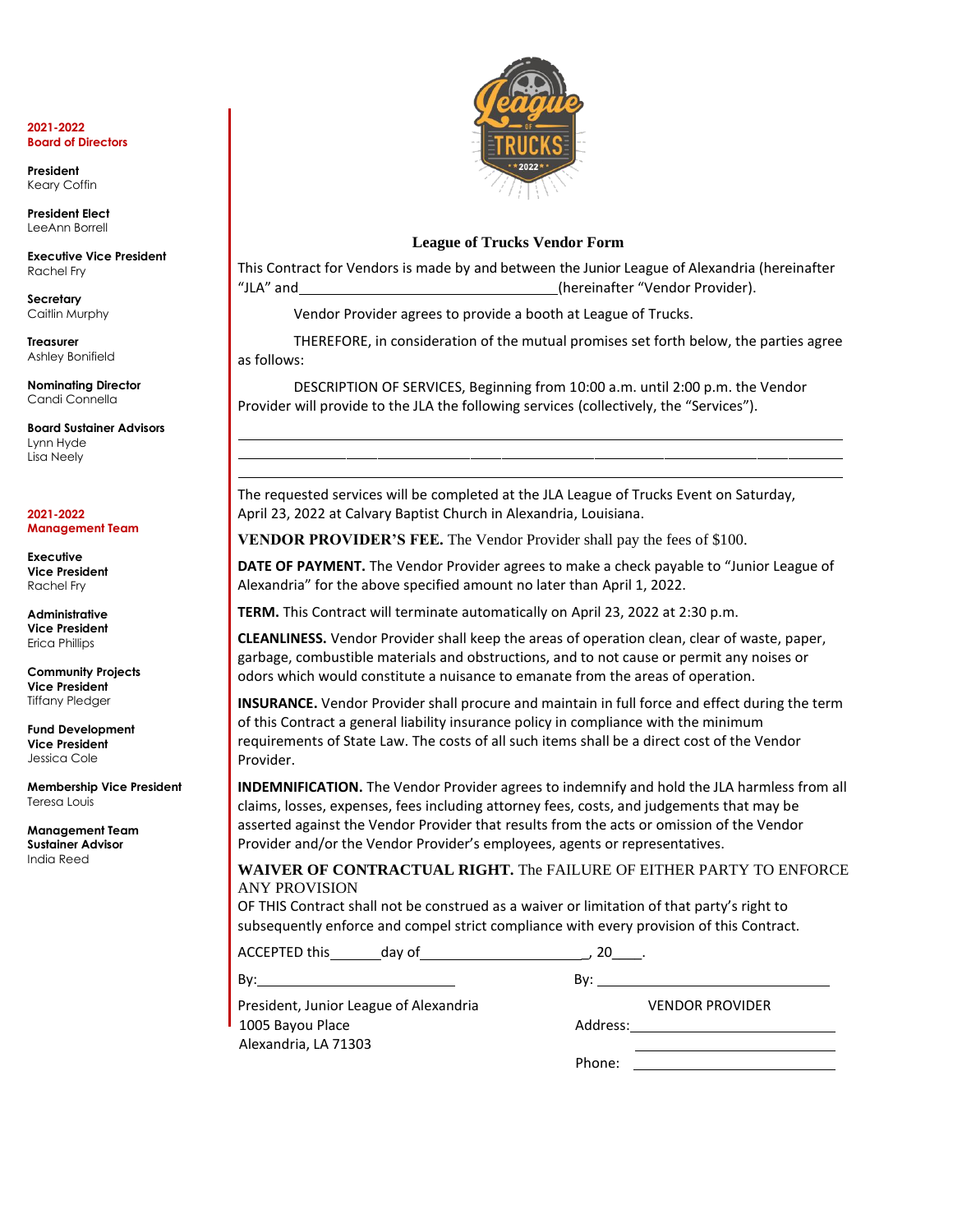**President** Keary Coffin

**President Elect** LeeAnn Borrell

**Executive Vice President**  Rachel Fry

**Secretary** Caitlin Murphy

**Treasurer** Ashley Bonifield

**Nominating Director** Candi Connella

**Board Sustainer Advisors** Lynn Hyde Lisa Neely

**2021-2022 Management Team**

**Executive Vice President**  Rachel Fry

**Administrative Vice President**  Erica Phillips

**Community Projects Vice President** Tiffany Pledger

**Fund Development Vice President**  Jessica Cole

**Membership Vice President**  Teresa Louis

**Management Team Sustainer Advisor** India Reed



## **League of Trucks Vendor Contract**

This Contract for Vendors is made by and between the Junior League of Alexandria (hereinafter "JLA" and (hereinafter "Vendor Provider).

THEREFORE, in consideration of the mutual promises set forth below, the parties agree as follows:

DESCRIPTION OF SERVICES OR ITEMS, Beginning from 10:00 a.m. until 2:00 p.m. the Vendor Provider will donate and provide to the JLA the following services and/or items (collectively, the "Services").

The requested services will be completed at the JLA League of Trucks Event on Saturday, April 23, 2022 at Calvary Baptist Church in Alexandria, Louisiana.

By: By:

Junior League of Alexandria VENDOR PROVIDER 1005 Bayou Place **Address:** Address: Alexandria, LA 71303

Phone: